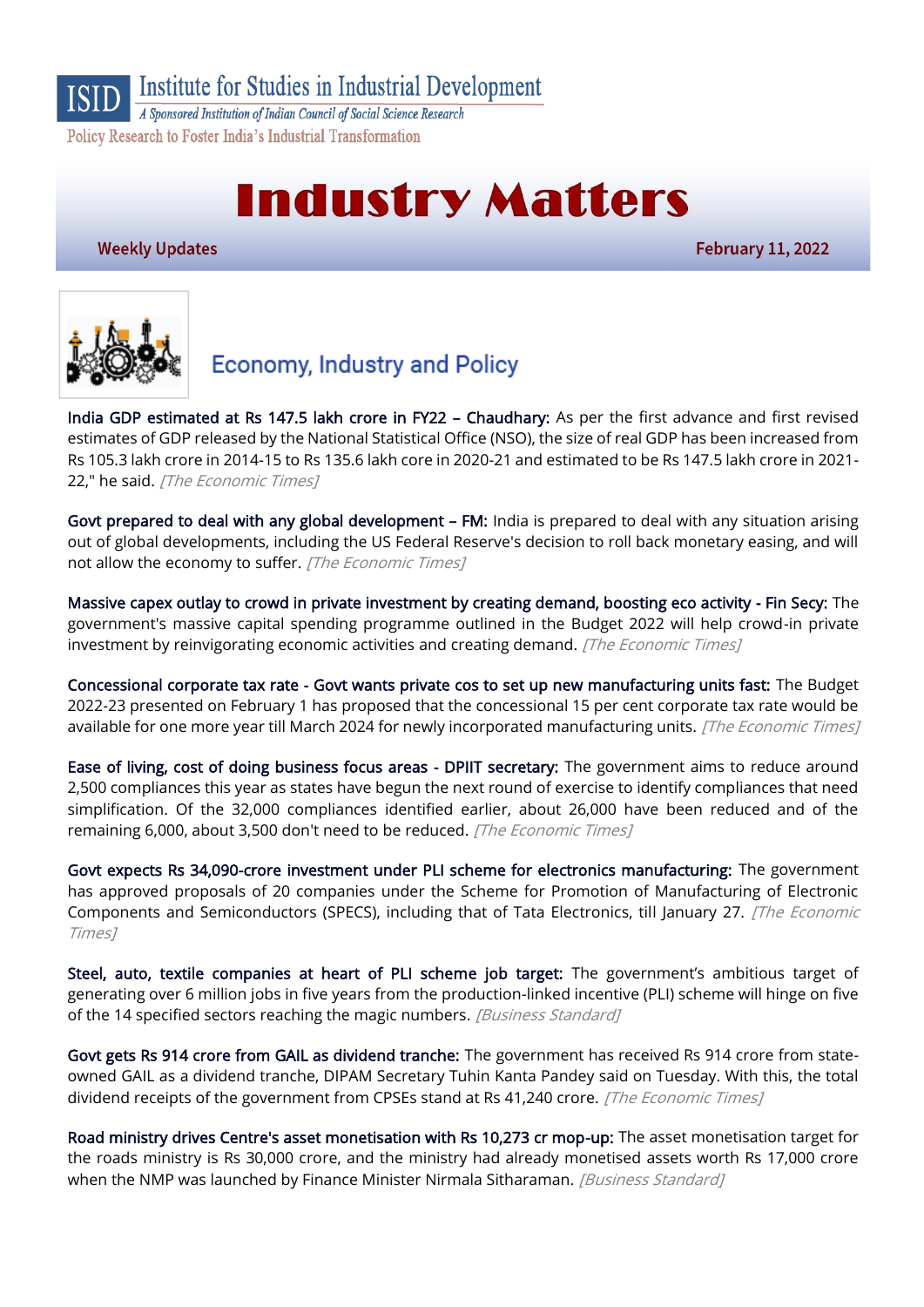[January consumer sentiment index reflects lesser improvement in expectations, CMIE data shows:](https://economictimes.indiatimes.com/news/economy/indicators/january-consumer-sentiment-index-reflects-lesser-improvement-in-expectations-cmie-data-shows/articleshow/89476139.cms) The index of consumer sentiments grew by 4% in January 2022 driven by an improvement in households' perception regarding their current incomes and their propensity to spend on non-essentials, the Centre for Monitoring Indian Economy said. [The Economic Times]

[ADB lends record USD 4.6 bn loans to India in 2021:](https://economictimes.indiatimes.com/news/economy/finance/adb-lends-record-usd-4-6-bn-loans-to-india-in-2021/articleshow/89383887.cms) The Asian Development Bank committed a record USD 4.6 billion in sovereign lending to India in 2021 for 17 loans, including USD 1.8 billion for the country's coronavirus disease (COVID-19) pandemic response, the multilateral funding agency said in a statement. *[The Economic* Times]



### **Foreign Investment**

[India received \\$339.55 billion FDI in last 5 years:](https://economictimes.indiatimes.com/news/economy/indicators/india-received-339-55-billion-fdi-in-last-5-years/articleshow/89457741.cms) India has received Foreign Direct Investment (FDI) inflows worth USD 339.55 billion in the last five years, Union Minister of State for Commerce and Industry Som Parkash said on Wednesday. [The Economic Times]

[April-November FY22 FDI inflows at \\$54.1 billion - Govt to Parliament:](https://economictimes.indiatimes.com/news/economy/finance/april-november-fy22-fdi-inflows-at-54-1-billion-govt-to-parliament/articleshow/89458072.cms) Computer software and hardware attracted the highest investment at \$9.06 billion followed by the automobile sector at \$5.84 billion and services sector at \$4.94 billion during the period. [The Economic Times]

[EU establishes new partnership for infrastructure investments in South Asia:](https://economictimes.indiatimes.com/news/economy/foreign-trade/eu-establishes-new-partnership-for-infrastructure-investments-in-south-asia/articleshow/89480442.cms) Six South Asian nations, including India, are set to benefit from a new USD\$ 21.5 million (EUR 18 million) funding from the European Union (EU), which will help to accelerate climate-smart, inclusive infrastructure investments in their regions. [The Economic Times]

[Asia deepens regional ties as disruptions roil global trade:](https://economictimes.indiatimes.com/small-biz/trade/exports/insights/asia-deepens-regional-ties-as-disruptions-roil-global-trade/articleshow/89444090.cms) Foreign direct investment into the region also remained resilient, slipping only 1.3% in 2020 compared to a decline of nearly 35% globally. [The Economic Times]

[Razorpay announces international expansion with acquisition of Malaysia's Curlec:](https://economictimes.indiatimes.com/small-biz/sme-sector/razorpay-announces-international-expansion-with-acquisition-of-malaysias-curlec/articleshow/89424339.cms) Razorpay has announced its first international expansion into South-East Asia with the acquisition of a majority stake in Curlec, a Malaysian fintech firm, for an undisclosed amount. [The Economic Times]



### **Trade Policy and Competitiveness**

[Forex reserves down by \\$4.531 billion to \\$629.755 billion:](https://economictimes.indiatimes.com/news/economy/finance/forex-reserves-down-by-4-531-billion-to-629-755-billion/articleshow/89350186.cms) The reserves had decreased by USD 678 million to USD 634.287 billion. It touched a lifetime high of USD 642.453 billion in the week ended September 3, 2021. [The Economic Times]

[Exports rise 28.51 per cent to USD 8.67 billion during February 1-7:](https://economictimes.indiatimes.com/news/economy/indicators/exports-rise-28-51-per-cent-to-usd-8-67-billion-during-february-1-7/articleshow/89437790.cms) India's exports grew by 28.51 per cent to USD 8.67 billion during February 1-7 on account of healthy growth in sectors such as petroleum, engineering and gems and jewellery. [The Economic Times]

[Export subsidies not yielded results; still India's exports on track - Piyush Goyal:](https://economictimes.indiatimes.com/news/economy/foreign-trade/export-subsidies-not-yielded-results-still-indias-exports-on-track-piyush-goyal/articleshow/89343367.cms) Promoting exports through subsidies has not really given the desired results, but the government's RoDTEP scheme is helping grow exports which is expected to reach a record USD 400 billion this year. [The Economic Times]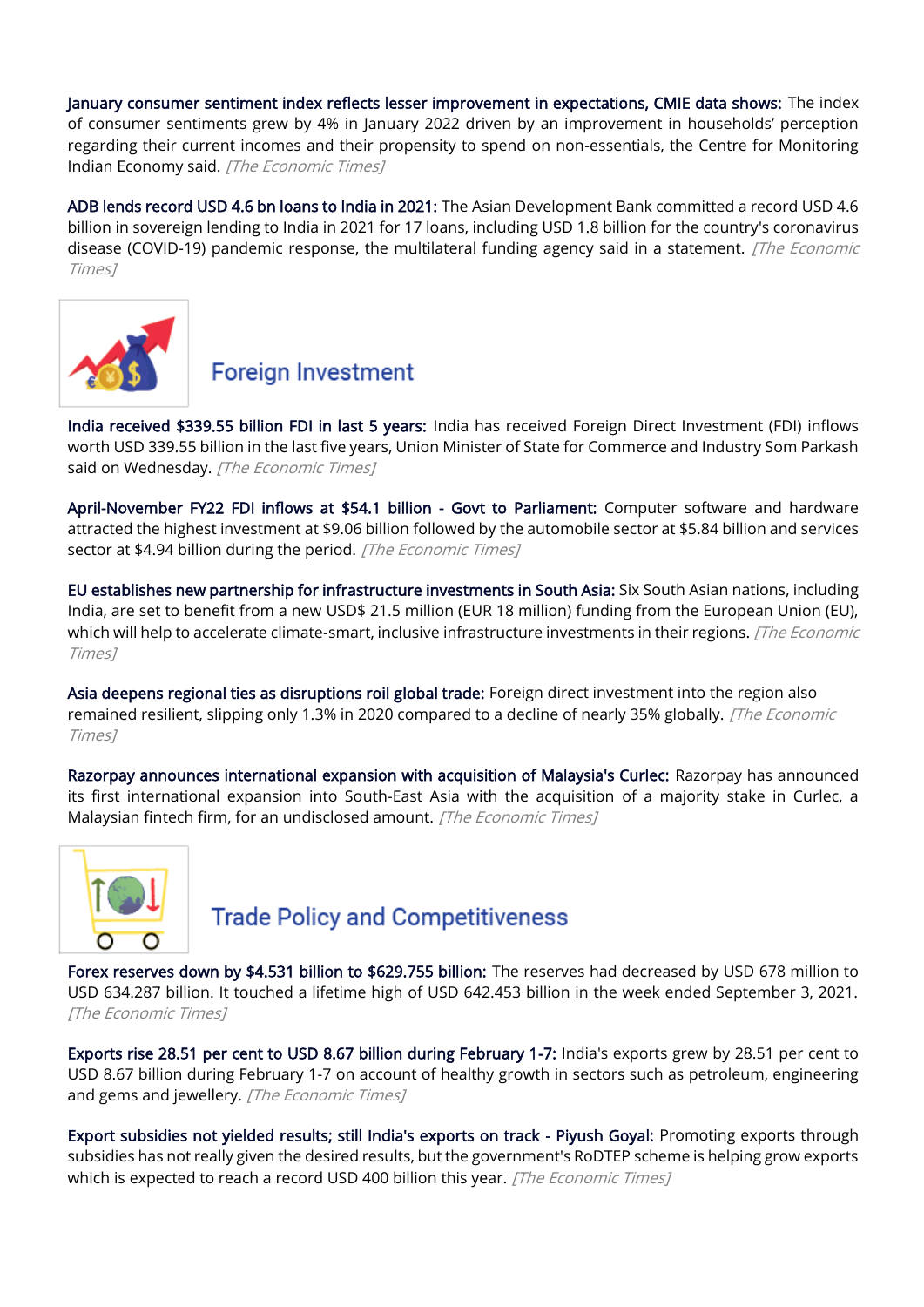[Piyush Goyal holds talks with his Australian counterpart to boost bilateral trade ties:](https://economictimes.indiatimes.com/news/economy/foreign-trade/piyush-goyal-holds-talks-with-his-australian-counterpart-to-boost-bilateral-trade-ties/articleshow/89482230.cms) Union Commerce and Industry Minister Piyush Goyal had comprehensive talks over lunch with Australian Trade Minister Dan Tehran Wannon here on Thursday and discussed ways to further deepen India-Australia trade ties. [The Economic Times]

[Continuation of EPCG scheme under review:](https://economictimes.indiatimes.com/news/economy/policy/continuation-of-epcg-scheme-under-review/articleshow/89395179.cms) The government is reviewing the continuation of a key export scheme, Export Promotion Capital Goods (EPCG), launched in the 1990s, that allows exporters to import certain capital goods used in manufacturing without paying duty. [The Economic Times]

[Tractor exports cross one lakh for first time:](https://www.thehindubusinessline.com/economy/tractor-exports-cross-one-lakh-for-firsttime/article64998377.ece) With a robust trend in shipments, tractor exports from India have surpassed the one-lakh mark for the first time even as domestic tractor volumes are on a recovery mode after moderation in sales in the past few months. [The Hindu BusinessLine]

[Coal India Ltd plans bulk exports for first time:](https://economictimes.indiatimes.com/industry/indl-goods/svs/metals-mining/indias-state-coal-giant-plans-bulk-exports-for-first-time/articleshow/89340988.cms) Coal India Ltd, the world's largest coal miner, plans to directly export output to neighbouring countries. [The Economic Times]



#### **Corporate Governance**

[MCA21 portal's third version to be rolled out in March:](https://economictimes.indiatimes.com/news/economy/policy/mca21-portals-third-version-to-be-rolled-out-in-march/articleshow/89384508.cms) The third version of the portal, a key platform to submit the required documents and filings under the companies law and the Limited Liability Partnership Act, will leverage analytics, artificial intelligence and machine learning. [The Economic Times]

[IPO-bound LIC's AUM rose Rs 1 trillion from March-September 2021:](https://www.business-standard.com/article/economy-policy/lic-s-assets-under-management-rose-rs-1-trillion-from-march-sept-2021-122021000049_1.html) Initial public offering (IPO)-bound Life Insurance Corporation (LIC) of India's assets under management (AUM) increased to Rs 38 trillion as of September 2021, compared with Rs 37 trillion as of March 2021, said sources in the know. [Business Standard]

[Delhi HC to hear amalgamation of cases between Amazon & Future Group on Friday:](https://economictimes.indiatimes.com/industry/services/retail/delhi-hc-to-hear-amalgamation-of-cases-between-amazon-future-group-on-friday/articleshow/89427208.cms) The Delhi High Court on Tuesday said it will hear on Friday an amalgamation of cases between Amazon and Future Group pertaining to the dispute over the Indian group's plans to sell its assets to Reliance Retail. [The Economic Times]

[India's Bharti Airtel plans \\$1 billion in fresh capital:](https://economictimes.indiatimes.com/industry/telecom/telecom-news/indias-bharti-airtel-plans-1-billion-in-fresh-capital/articleshow/89434208.cms) Engaged in a fierce price war that started since the entry of billionaire Mukesh Ambani's Reliance Jio into the Indian telecom sector in 2016, Airtel has been raising capital for development of its products and services to lure more customers. [The Economic Times]



### **MSMEs and Start-ups**

[RBI Policy increases NACH mandate for MSMEs:](https://economictimes.indiatimes.com/small-biz/sme-sector/rbi-policy-increases-nach-mandate-for-msmes/articleshow/89474295.cms) Governor Shaktikanta Das said it will increase National Automated Clearing House (NACH) mandate limit for Trade Receivables Discounting System (TReDS) settlements from Rs 1 crore at present to Rs 3 crore. [The Economic Times]

[Decoding SME lending in the 21st century:](https://economictimes.indiatimes.com/small-biz/sme-sector/digital-lending-is-the-future-for-msmes-here-why/articleshow/89397784.cms) The Ministry of MSME's annual report 2020-21 said that India has approximately 6.33 crore MSMEs that contribute significantly to the country's productivity and employment. Despite its significance and reach, the struggle to acquire credit has hampered the sector's growth.  $\sqrt{The}$ Economic Times]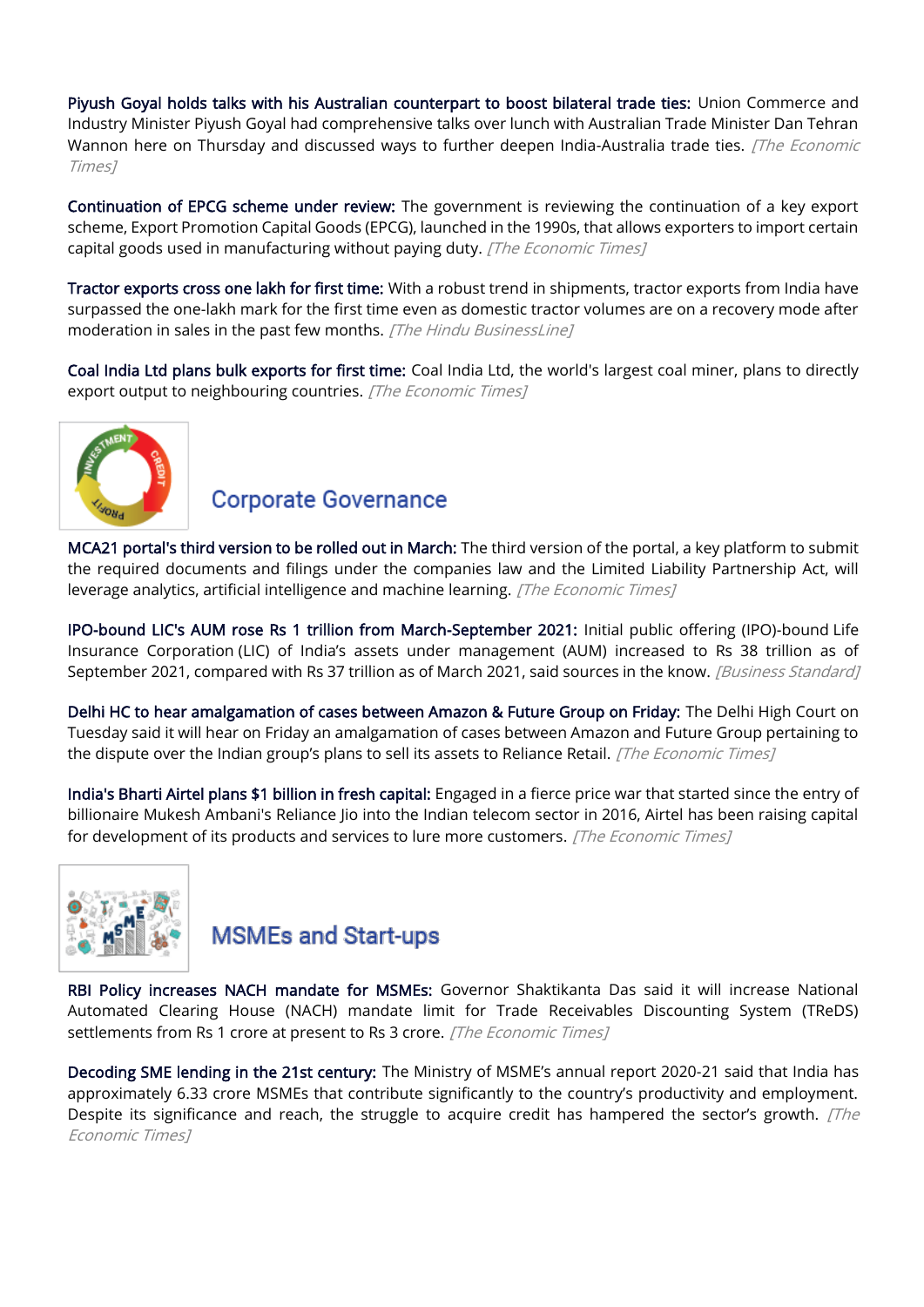[SIDBI takes measures to facilitate greening of MSMEs:](https://economictimes.indiatimes.com/small-biz/sme-sector/sidbi-takes-measures-to-facilitate-greening-of-msmes/articleshow/89423250.cms) Small Industries Development Bank of India (SIDBI) has set up a dedicated vertical with an objective to increase the resilience of MSME sector to combat the climate change and with a view to facilitate greening of MSMEs in line with the country's commitments at Conference of Parties (COP26) at Glasgow. [The Economic Times]

[India's \\$5 trillion GDP dream has an untappe](https://economictimes.indiatimes.com/small-biz/entrepreneurship/indias-5-trillion-gdp-dream-has-an-untapped-potential-in-mass-entrepreneurs/articleshow/89360914.cms)d potential in Mass Entrepreneurs: Among the 63 million MSMEs, 98% are micro in scale of the operations in India. A little over 100,000 enterprises are > \$ 1 million revenue threshold. Only 5% of these enterprises are > US\$ 3 million revenue threshold. About 11% of all MSMEs are estimated to be MEs, whereas globally, the average is about 35%. *[The Economic Times]* 



# **Employment and Industrial Relations**

[More than 99% Households offered employment against the total demand for wage employment in FY 2021-](https://pib.gov.in/PressReleasePage.aspx?PRID=1796877) [22:](https://pib.gov.in/PressReleasePage.aspx?PRID=1796877) In the current FY 2021-22 against the total demand for wage employment, a total of 99.34% has been offered wage employment. In case of non offering of work, the beneficiary is eligible for unemployment allowances to be paid by the State as per provision of the Mahatma Gandhi National Rural Employment Guarantee Act (Mahatma Gandhi NREGA). [Press Information Bureau]

[Hiring activity on positive trajectory in January with 41% growth:](https://www.livemint.com/news/india/hiring-activity-on-positive-trajectory-in-january-with-41-growth-11644306044185.html) The index was at 2716 last month versus 1925 in January 2021. The upswing in hiring activity was observed in multiple sectors with IT-software, retail, and telecom leading the charts. [Mint]

[EPFO meet next month to finalise interest rate:](https://economictimes.indiatimes.com/news/economy/policy/epfo-meet-next-month-to-finalise-interest-rate/articleshow/89417963.cms) The central board of trustees (CBT) of the Employees' Provident Fund Organisation (EPFO) will meet in the first week of March in Guwahati to finalise the interest rate on provident fund deposits for 2021-22. [The Economic Times]

[Labour code may cap allowances at 75% of wages in first year, 50% over next three years:](https://economictimes.indiatimes.com/news/economy/policy/labour-code-may-cap-allowances-at-75-of-wages-in-first-year-50-over-next-three-years/articleshow/89395042.cms) The government is mulling a high limit on allowances at 75-80% of the wages of an employee in the first year of the roll-out of the labour code on wages. This could gradually be brought down to 50% over three years, as specified in the code, people familiar with the deliberations told ET. [The Economic Times]



### **Industrial Finance**

[Bank credit grows by 8.21 per cent, deposits by 8.31 per cent:](https://economictimes.indiatimes.com/industry/banking/finance/banking/bank-credit-grows-by-8-21-per-cent-deposits-by-8-31-per-cent/articleshow/89484517.cms) Bank credit grew by 8.21 per cent to Rs 115.82 lakh crore and deposits by 8.31 per cent to Rs 160.33 lakh crore in the fortnight ended January 28, RBI data showed. [The Economic Times]

[Govt recapitalised PSBs with Rs 3.10 lakh crore capital infusion over last five years - Minister:](https://economictimes.indiatimes.com/industry/banking/finance/banking/govt-recapitalised-psbs-with-rs-3-10-lakh-crore-capital-infusion-over-last-five-years-minister/articleshow/89412699.cms) Government has infused Rs 3,10,997 crore to recapitalise banks during the last five financial years i.e., from 2016-17 to 2020-21, out of which Rs 34,997 crore were sourced through budgetary allocation and Rs 2,76,000 crore through issuance of recapitalisation bonds to these banks," Minister of State for Finance Bhagwat Karad said in a written reply in the Lok Sabha. [The Economic Times]

[RBI warns of spillover effects on banks and NBFCs in its policy review:](https://economictimes.indiatimes.com/industry/banking/finance/banking/rbi-warns-of-spillover-effects-on-banks-nbfcs/articleshow/89471476.cms) Banks and other financial entities would be well advised to further strengthen their corporate governance and risk management strategies to build resilience in an increasingly dynamic and uncertain economic environment, the governor said. [The Economic Times]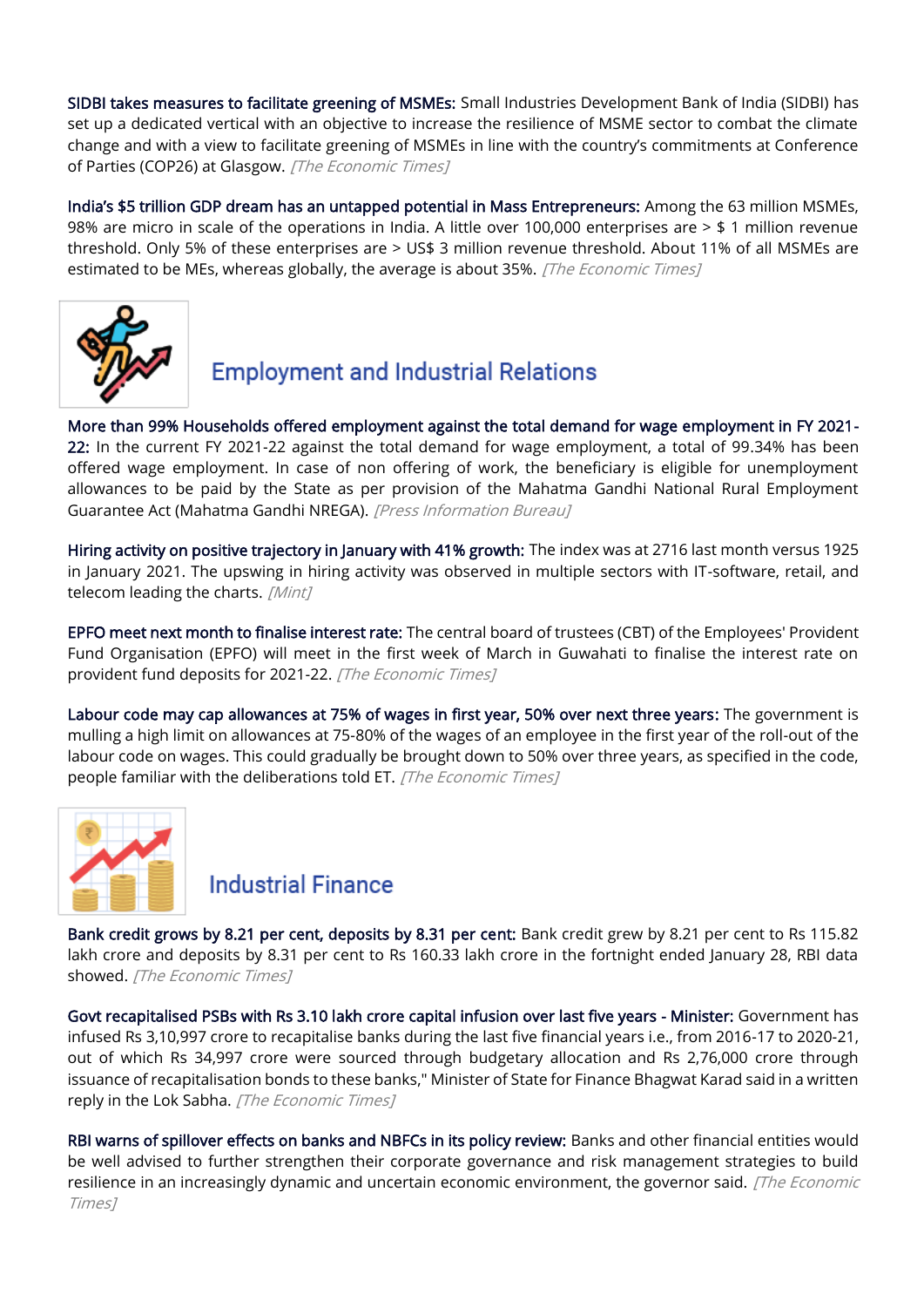[Banks' gross bad loans decline to Rs 8 lakh crore as of September - Karad:](https://economictimes.indiatimes.com/industry/banking/finance/banking/banks-gross-bad-loans-decline-to-rs-8-lakh-crore-as-of-september-karad/articleshow/89413099.cms) The banks' gross non-performing assets (GNPAs) have declined from Rs 9,33,779 crore (GNPA ratio of 9.07 per cent) as on March 31, 2019, to Rs 8,00,463 crore (6.93 per cent) as of September 30, 2021. [The Economic Times]

[Bank fraud complaints rise to 1.45 lakh in FY21:](https://economictimes.indiatimes.com/industry/banking/finance/banking/bank-fraud-complaints-rise-to-1-45-lakh-in-fy21/articleshow/89425948.cms) There is a decline of 13.01 per cent with regard to complaints in ATM/Debit Cards and there is an increase of 12.01 per cent and 52.99 per cent with regard to complaints in Mobile/Electronic Banking and Credit Card, respectively. [The Economic Times]

[SBI lines up 6 NPA accounts for sale to ARCs to recover dues of Rs 406 cr:](https://economictimes.indiatimes.com/industry/banking/finance/banking/sbi-lines-up-6-npa-accounts-for-sale-to-arcs-to-recover-dues-of-rs-406-cr/articleshow/89379755.cms) The six NPA accounts put up for sale to the ARCs are -- Patna Bakthiyarpur Tollway with outstanding of Rs 230.66 crore; Steelco Gujarat Ltd Rs 68.31 crore; GOL Offshore Ltd Rs 50.75 crore; Andhra Ferro Alloys Ltd Rs 26.73 crore; Guru Ashish Taxfab Rs 17.07 crore and Genix Automations Pvt Ltd Rs 12.23 crore. [The Economic Times]

[NABARD projects priority sector credit target of Rs 2.47 lakh cr for Bengal:](https://economictimes.indiatimes.com/small-biz/sme-sector/nabard-projects-priority-sector-credit-target-of-rs-2-47-lakh-cr-for-bengal/articleshow/89443623.cms) NABARD on Tuesday said it has estimated a credit target of Rs 2.47 lakh crore for priority sector lending in West Bengal during 2022-23, around 11.80 per cent higher than Rs 2.21 lakh crore in the current fiscal. [The Economic Times]



### **Technology and Innovation**

[Increasing digitisation in India, shift in financial behaviour - Niti VC:](https://www.business-standard.com/article/economy-policy/increasing-digitisation-in-india-shift-in-financial-behaviour-niti-vc-122020701370_1.html) India is witnessing increasing digitization with people getting greater and easier access to financial services. This has led to a shift in consumers' financial behaviour -- from cash to e-wallets and UPI, Kumar said. [Business Standard]

[India's official digital currency to debut by early 2023, says report:](https://www.business-standard.com/article/economy-policy/india-s-official-digital-currency-to-debut-by-early-2023-says-report-122020600253_1.html) India's very own official digital currency is likely to debut by early 2023, which will mirror any of the currently available private company-operated electronic wallets, but with a change that it will be a sovereign-backed facility, a top government source said. [Business Standard]

[India's digital currency to debut by early 2023:](https://economictimes.indiatimes.com/news/economy/policy/indias-digital-currency-to-debut-by-early-2023/articleshow/89379626.cms) The digital rupee blockchain, being developed by the Reserve Bank, would be able to trace all transactions, unlike the current system of mobile wallet offered by private companies. [The Economic Times]

[Warning Indians against cryptocurrencies, RBI chief says tulips have more value:](https://timesofindia.indiatimes.com/business/india-business/cryptos-a-threat-to-financial-stability-value-not-even-a-tulip-das/articleshow/89474650.cms) A week after budget 2022-23 proposed 30 per cent tax on gain made from cryptocurrency trades, Reserve Bank of India (RBI) governor Shaktikanta Das termed it as a "threat to macroeconomic and financial stability". [The Times of India]

[Shaktikanta Das burns cryptocurrency investors - Crypto as bad as Tulip bubble? No, even worse:](https://www.financialexpress.com/market/shaktikanta-das-burns-cryptocurrency-investors-calls-crypto-assets-worth-less-than-tulip-bulbs/2430274/) In a major burn moment for cryptocurrency investors, Reserve Bank of India Governor Shaktikanta Das took a dig implying that crypto asset investments are even worse than the Tulip bubble. [Financial Express]

[RK Singh launches Powerthon-2022 for tech-driven solutions for quality power supply:](https://economictimes.indiatimes.com/industry/energy/power/rk-singh-launches-powerthon-2022-for-tech-driven-solutions-for-quality-power-supply/articleshow/89411666.cms) Union Minister for Power and New Renewable Energy R K Singh virtually launched today Powerthon-2022, a hackathon competition under RDSS (Revamped Distribution Sector Scheme) to find technology driven solutions to solve the complex problems in power distribution and to ensure quality and reliable power supply. [The Economic Times]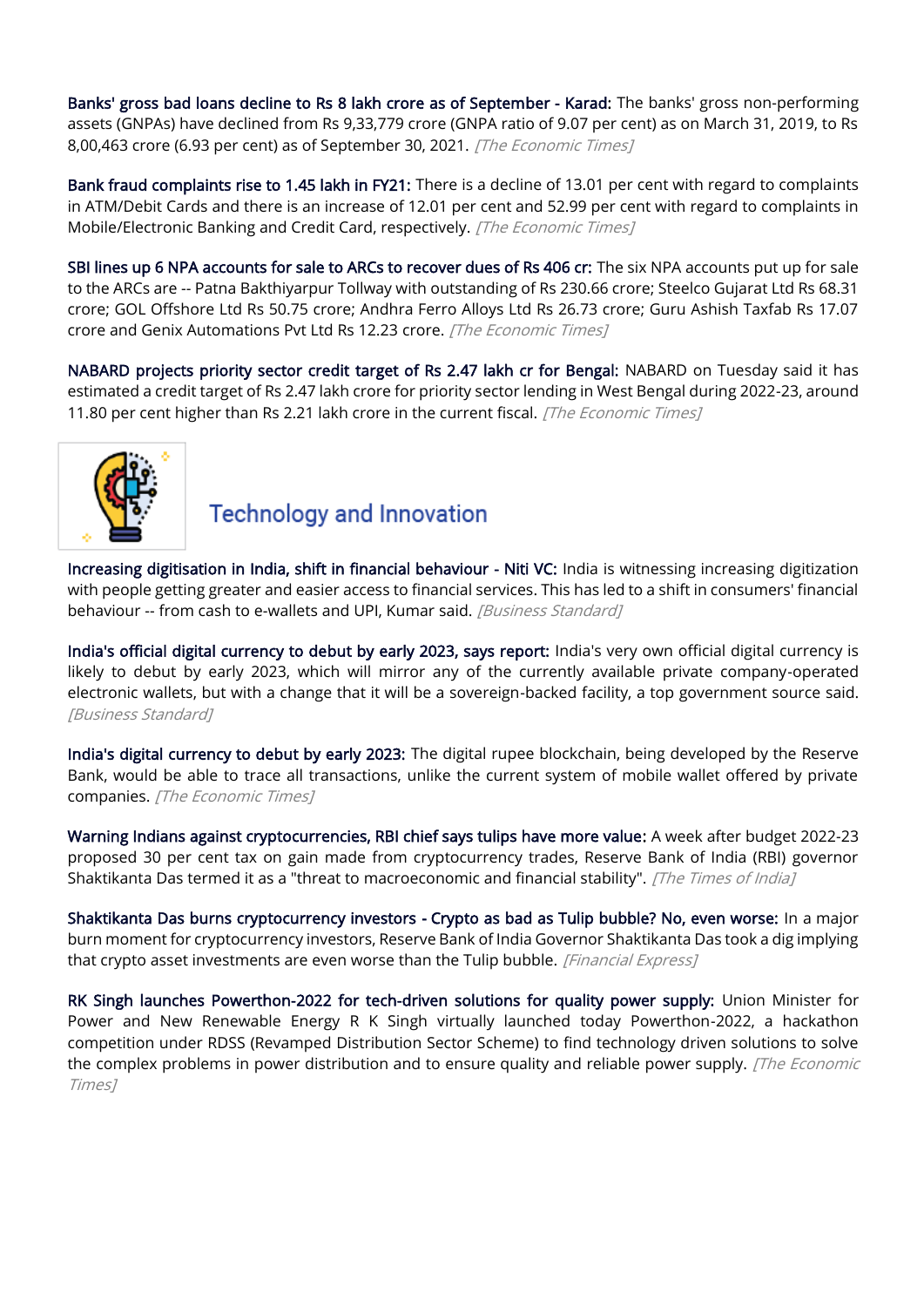

## Industrial Infrastructure, Clusters and SEZs

[Gati Shakti will help tackle infra hurdles - PM Modi:](https://www.livemint.com/economy/gati-shakti-presents-holistic-approach-to-solve-india-s-infra-challenges-pm-11644248916128.html) Prime Minister Narendra Modi on Monday said the PM Gati Shakti Mission, an inter-ministerial digital platform for coordinated implementation of connectivity projects, presents a holistic approach to solving India's infrastructure challenges. [Mint]

[Infra projects expected to route through PM GatiShakti's NPG after Apr 1 - DPIIT Secy:](https://economictimes.indiatimes.com/news/economy/infrastructure/infra-projects-expected-to-route-through-pm-gatishaktis-npg-after-apr-1-dpiit-secy/articleshow/89380767.cms) The implementation framework for PM GatiShakti national master plan is taking its final shape at a faster pace and after April 1 this year, every infrastructure project is expected to route through the network planning group (NPG) constituted under this initiative. [The Economic Times]

[Highway construction speed to be enhanced to meet next fiscal target - Road Transport Secy:](https://economictimes.indiatimes.com/news/economy/infrastructure/highway-construction-speed-to-be-enhanced-to-meet-next-fiscal-target-road-transport-secy/articleshow/89382549.cms) The National Highways Authority of India (NHAI) and the National Highways and Infrastructure Development Corporation Ltd (NHIDCL) have so far constructed 7,500 km of national highways, and in the remaining two months, at least 2,500 km of highway construction is expected. [The Economic Times]

[Assam has attracted 16 ethanol projects worth Rs 3,290 crore - Himanta Biswa Sarma:](https://economictimes.indiatimes.com/industry/energy/oil-gas/assam-has-attracted-16-ethanol-projects-worth-rs-3290-crore-himanta-biswa-sarma/articleshow/89389919.cms) Sarma held a meeting with the promoters of seven Ethanol manufacturing entities who came forward under Assam Ethanol Production Promotion Policy, 2021 to set up their plants. [The Economic Times]



### Sustainable Industrialisation

[Union Budget reflects India's commitment on 'green future' - PM Modi:](https://www.business-standard.com/article/economy-policy/union-budget-reflects-india-s-commitment-on-green-future-pm-modi-122020500915_1.html) Climate Action was given more importance in this year's union budget and it reflects India's commitment towards green future, Prime Minister Narendra Modi said on Saturday. [Business Standard]

[Invest Rajasthan Campaign - MoUs worth Rs 3.05 lakh cr signed in renewable energy sector:](https://economictimes.indiatimes.com/industry/renewables/invest-rajasthan-campaign-mous-worth-rs-3-05-lakh-cr-signed-in-renewable-energy-sector/articleshow/89438140.cms) With this investment, more than 90,000 MW of renewable energy will be produced in the state. The memoranda of understanding (MoU) and letters of intent (LOI) signed between the investors and the state government were exchanged in a programme addressed by Chief Minister Ashok Gehlot. [The Economic Times]

[Tata Power in advanced talks to raise \\$600-700 million for its renewable energy biz:](https://economictimes.indiatimes.com/industry/renewables/tata-power-in-advanced-talks-to-raise-600-700-million-for-its-renewable-energy-biz/articleshow/89390883.cms) Tata Power is in advanced talks with investors, including Canadian Pension Plan Investment Board (CPPIB) as well as Singaporean sovereign fund Temasek Holdings and private equity firm General Atlantic to raise as much as \$600-700 million (Rs 4478 crore - 5225 crore) for the renewable energy business at an equity valuation of around \$6-7 billion. [The Economic Times]



**Sectoral News** 

[A self-reliant pharma industry:](https://www.thehindu.com/opinion/op-ed/a-self-reliant-pharma-industry/article38393539.ece) The pharmaceuticals industry is a key sector for the Atmanirbhar Bharat programme. The objective of the Phase-I Production-Linked Incentive (PLI) scheme in this sector was to reduce import dependence on active pharmaceutical ingredients (APIs), drug intermediates (DIs) and key starting materials (KSMs). [The Hindu]